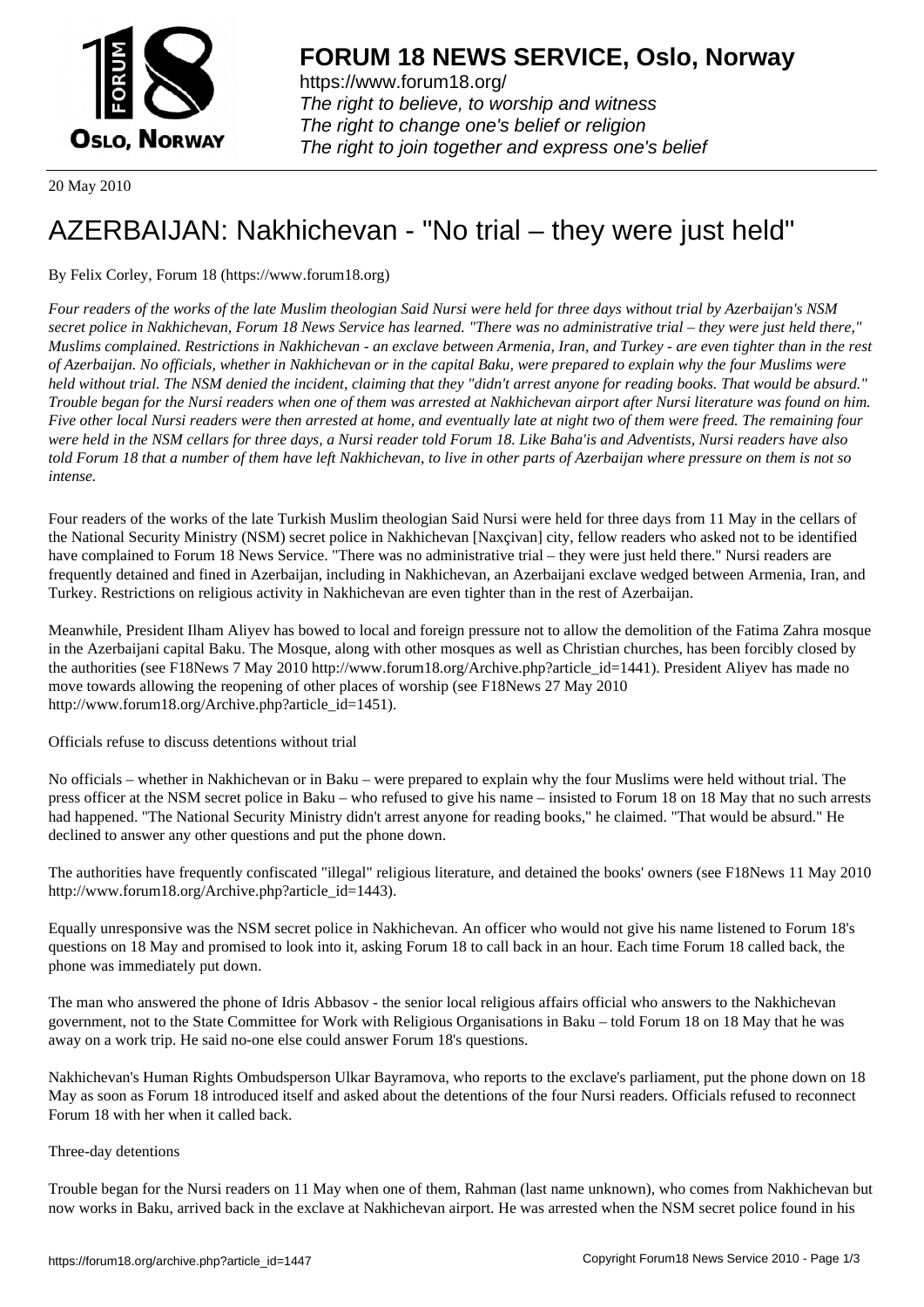The NSM secret police then went to the homes of five other local Nursi readers, Ramin Ibrahimov, and four others, Ali, Kadir, Parviz and Khakani (last names unknown). "Pray the namaz [Muslim prayer], but you mustn't read these books," the Nursi reader quoted officers as telling the six readers. The six were then taken to the NSM headquarters in Nakhichevan city.

 $\omega$  to the other was his and the other was his and the other was a gift for a friend. The books were confiscated. The books were confidented. The books were confidented. The books were confidented. The books were confide

Late at night, Ali and Parviz were freed. However, the other four were held in the NSM cellars for three days, the Nursi reader told Forum 18. The Nursi reader added that the four were not maltreated during their detention and, unlike in other jails, were given food. At least one of the four intends to write a formal complaint against the detention.

Nakhichevan's severe human rights limitations

Islam in Nakhichevan remains under tight state control, along with all other religious faiths and other civil society groups. Shia Muslims faced a crackdown as they commemorated the festival of Ashura in December 2009, with young men being turned away from mosques in Nakhichevan city and a massive crackdown in the village of Bananyar in Nakhichevan's Julfa District the day after a large Ashura commemoration. Three young men who attended the Turkish-led Sunni Juma Mosque in Nakhichevan city were reported to have been imprisoned for 15 days in November 2009 (see F18News 21 January 2010 http://www.forum18.org/Archive.php?article\_id=1397).

The exclave's authorities have long had a de facto ban on religious activity by non-Muslim communities. Small groups of Baha'is, Seventh-day Adventists and Hare Krishna devotees were banned from meeting several years ago. Faik Farajov of the Nakhichevan Autonomous Republic Department for Work with Religious Organisations told Forum 18 in January 2010 that no non-Muslim communities exist. "The Adventists and Baha'is have all left," he claimed (see F18News 21 January 2010 http://www.forum18.org/Archive.php?article\_id=1397). The small numbers of religious minority believers in Nakhichevan cannot worship openly, communities told Forum 18.

Nakhichevan has no Russian Orthodox church, and there are only six Orthodox churches in the whole of Azerbaijan. A spokesperson at the Russian Orthodox diocese in Baku told Forum 18 on 20 May that, although a few Russian Orthodox live in the exclave, no regular services take place and no priest has visited at least in the past year.

Human rights defenders and journalists have long complained that Nakhichevan is even more authoritarian and restrictive than the rest of Azerbaijan (see F18News 21 January 2010 http://www.forum18.org/Archive.php?article\_id=1397).

Nursi readers leaving Nakhichevan

Like the Baha'is and Adventists, Nursi readers have also told Forum 18 that a number of Nursi readers have had to leave Nakhichevan to live in other parts of Azerbaijan where pressure on them is not so intense. They say police officers told them in 2009: "We're Shias – why don't you pray like us?" They were told not to go to pray at the Sunni Juma Mosque in Nakhichevan city.

Detentions of up to 15 days were common in Nakhichevan until late 2009, Nursi readers told Forum 18. But in what they say was a deliberate tactic, the sentenced Nursi readers were not given the court verdicts in writing, thereby preventing them from lodging appeals. "We wrote a complaint to the President, and after that they stopped persecuting believers," one Nursi reader told Forum 18.

Nursi readers have told Forum 18 that in other cases elsewhere in Azerbaijan, appeals and complaints have led to a lessening of official harassment of them (see F18News 11 May 2010 http://www.forum18.org/Archive.php?article\_id=1443). (END)

For more background information see Forum 18's Azerbaijan religious freedom survey at http://www.forum18.org/Archive.php?article\_id=1192.

More coverage of freedom of thought, conscience and belief in Azerbaijan is at http://www.forum18.org/Archive.php?query=&religion=all&country=23.

A compilation of Organisation for Security and Co-operation in Europe (OSCE) freedom of religion or belief commitments can be found at http://www.forum18.org/Archive.php?article\_id=1351.

For a personal commentary, by an Azeri Protestant, on how the international community can help establish religious freedom in Azerbaijan, see http://www.forum18.org/Archive.php?article\_id=482.

A printer-friendly map of Azerbaijan is available at

http://www.nationalgeographic.com/xpeditions/atlas/index.html?Parent=asia&Rootmap=azerba.